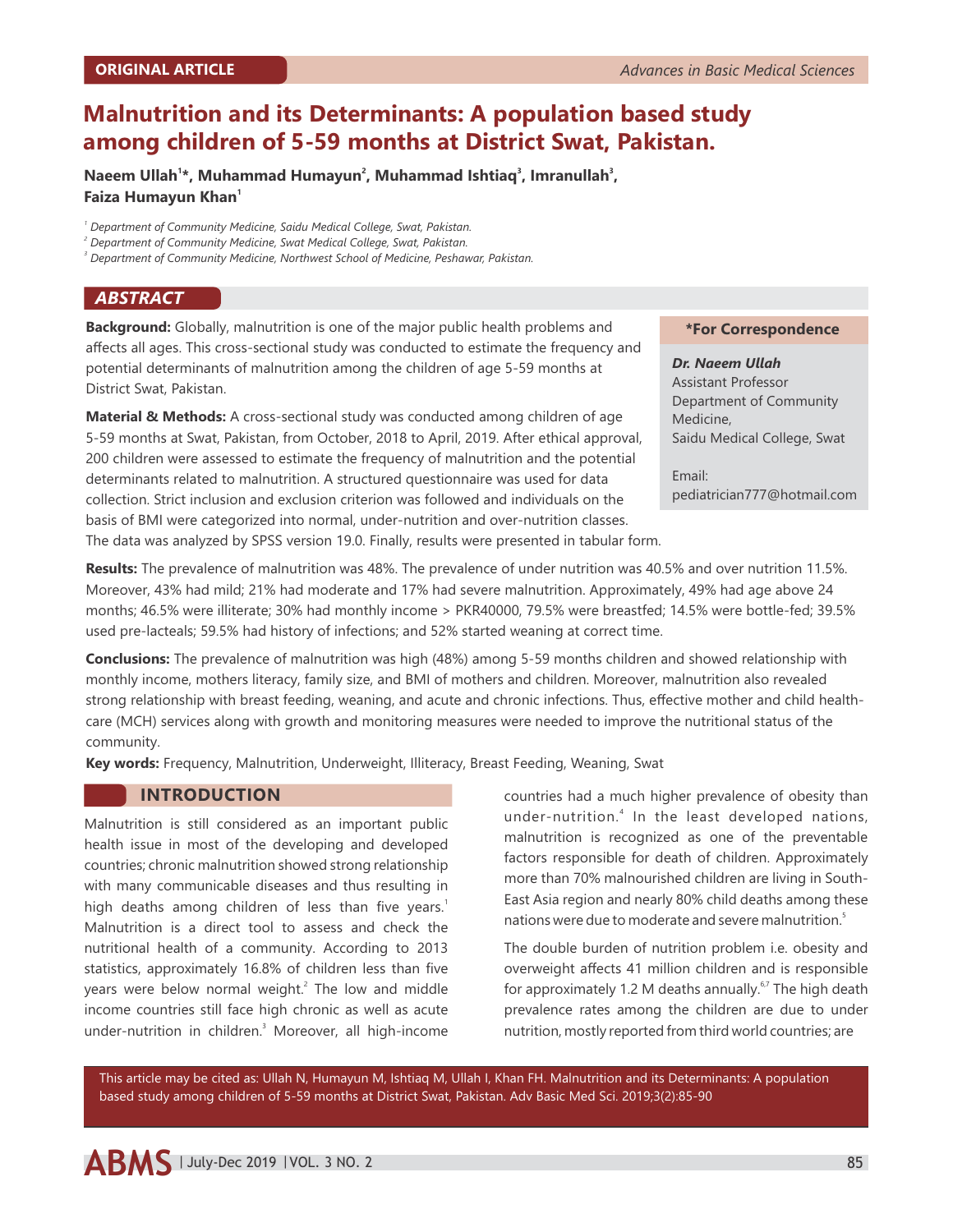further aggravated by the reduce nutrient intake due to communicable diseases and socio-economic status i.e. poverty among the families.<sup>8</sup> Beside these direct factors, the other indirect factors resulting in malnutrition were age of children, gender, breast feeding and supplementary food quality, communicable diseases, mothers literacy level, mothers height and weight, location of residence, and the socio- economic status of the families and communities.<sup>9,10,11</sup>

In 2016, the United Nations General Assembly passed a resolution that Uno will celebrate this decade as a Nutrition decade, as combating nutrition crisis is one of the important global nutrition challenge and is linked with economic development, rate of urbanization, diet diversity and nutrition-related determinants. According to 2016 statistics, an approximately 39 Million children less than five years were obese or overweight, while 149 Million had chronic malnutrition. $12$  Moreover, poor sanitation, lack of hygienic practices, worm infestation, under-privileged, illiteracy and unemployment, large family size, and recurrent infection showed strong relationship with  $m$ alnutrition<sup>13</sup>

Globally, approximately 2.2 million deaths among 0-59 months of age are attributed to malnutrition, and thus represent the status of health and health-care practices. Many factors can cause malnutrition like poor diet, severe and repeated infections, poor environmental conditions, poor housing and poor health-care.<sup>14</sup>

In 2010, approximately 43 million children less than five years were obese and overweight.<sup>15</sup> Lower rates were reported by Germany (6.1%) and France (21%); higher rates by Romania (37%), Vietnam (19%) and Turkey (31.8%); and the highest rates by Iran (67.07%).<sup>16</sup> The proximate factors of malnutrition were age of the child, gender, inappropriate food consumption and communicable diseases. Beside these factors; secondary determinants i.e. socio-economic status of the families and physical and social habitat had a great role in food quality and availability, and also access to financial opportunities and literacy.<sup>17</sup> The indirect risk factors associated were lack of maternal education, underweight mothers, low birth weight, and sub-optimal complementary feeding practice in children aged 6-11 months.<sup>7</sup> Moreover, low GDP (Gross Domestic Product), illiteracy and large family size also affect nutritional status of a family. Thus, breastfeeding, food and water accessibility are the major significant determinants of malnutrition.<sup>18,19</sup> In 65th World Health Assembly (WHA) conducted back in 2012, the international public health specialists agreed that various forms of under nutrition and over nutrition be

reduced by 2030.<sup>20</sup> Maternal over-nutrition (BMI  $\geq$  25) is associated with infant mortality and childhood obesity; $21$ which has indirect relationship between body mass index (BMI) of mothers and nutritional outcome.<sup>20</sup>

Pakistan is a developing country and having high prevalence of malnutrition with high infant and child morbidity and mortality rates. Due to high population growth, poor socio-economic conditions, illiteracy, local customs & faulty practices, the nutrition status of the communities were compromised. Therefore, this crosssectional study was conducted to estimate the frequency of malnutrition, and to investigate the potential determinants of malnutrition among the children of 5 to 59 months of age in District Swat, Pakistan.

## **METHODOLOGY**

After taking ethical approval from the Ethical Review Committee, a cross-sectional study was conducted among the children of District Swat, Pakistan, from October, 2018 to April, 2019. After informed consent, a total of 200 mothers (n=200) of less than five years children (5-59 months) were selected. A structured questionnaire was used to collect data regarding the continuous and categorical variables. Malnutrition was categorized in terms of over nutrition (overweight) and underweight, with further categories of mild, moderate and severely underweight. The potential determinants, as evident from the literature, were assessed in relation to the dependent variable of malnutrition. The inclusion criterion was all the married women of District Swat with at least one child; and those who were not permanent residents of District Swat were excluded. The data was analyzed by SPSS version 19.0. Finally, results were presented in the form to tables.

#### **RESULTS**

The frequency and percentage of malnutrition assessment among children (n=200) ages 5-59 of District Swat Pakistan was shown in *Table No.1*.

The demographic characteristics of malnutrition assessment among children (n=200) ages 5-59 months of District Swat Pakistan was shown in *Table No.2*.

The various determinants of malnutrition assessment among children (n=200) ages 5-59 months of District Swat Pakistan was shown in *Table No.3*.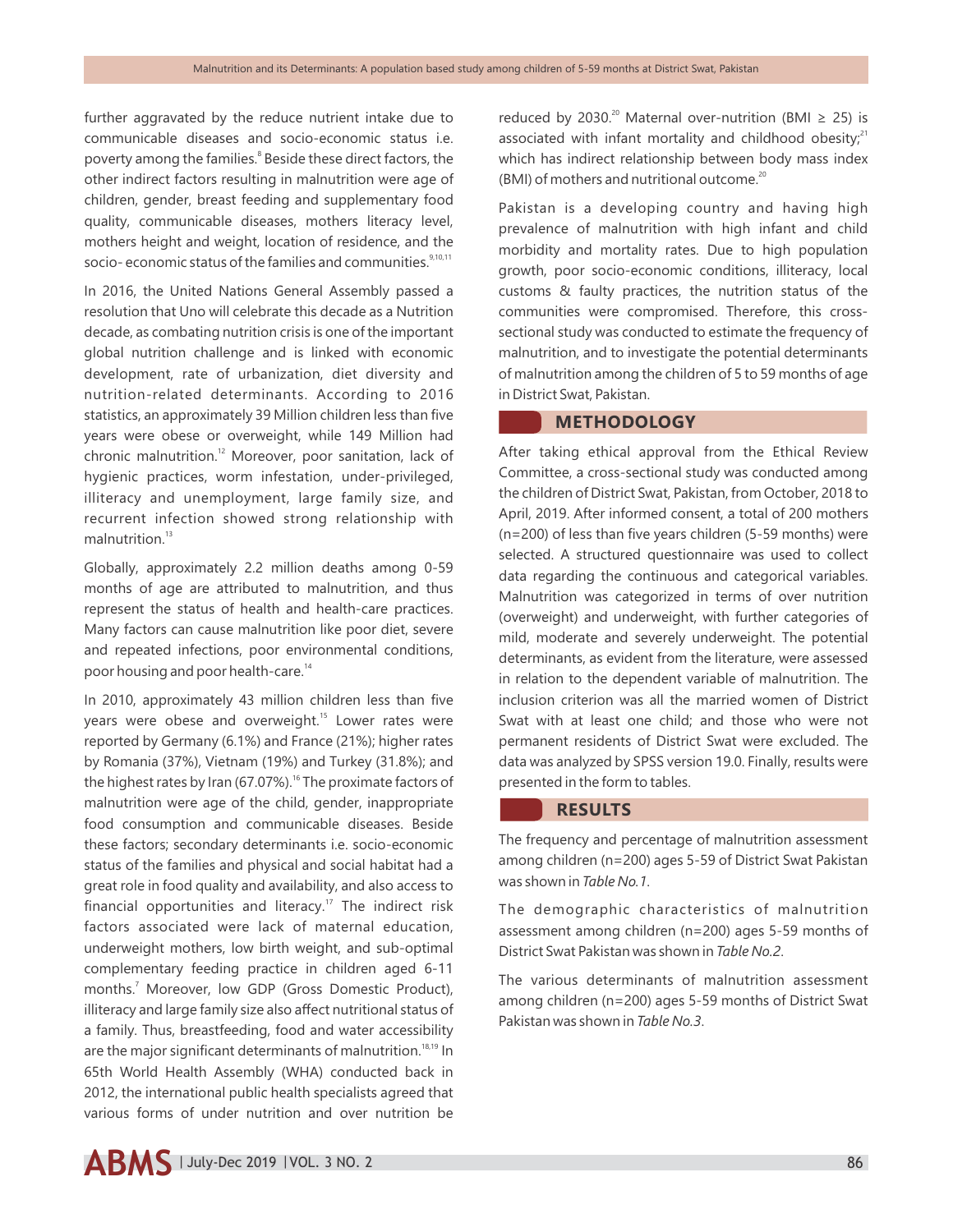| <b>Category of Malnutrition</b>                         | BMI $\text{kg/m}^2$ | f $(\%)$  |
|---------------------------------------------------------|---------------------|-----------|
| Severely underweight / malnourished                     | < 15                | 17(8.5)   |
| Mild to moderately underweight /<br><b>Malnourished</b> | $15 - 15.99$        | 21(10.5)  |
| <b>Mildly underweight / malnourished</b>                | $16 - 18.49$        | 43 (21.5) |
| <b>Normal (healthy weight)</b>                          | $18.5 - 24.99$      | 96 (48)   |
| Overweight                                              | 25 & above          | 23 (11.5) |

**Table 1. Frequency and percentage of Malnutrition assessment among children (n=200) of District Swat Pakistan**

| <b>Demographics</b>       | <b>Variables</b> | F(%)        |
|---------------------------|------------------|-------------|
| <b>Age groups</b>         | 5-12 months      | 57 (28.50)  |
|                           | 12-24 months     | 45 (22.50)  |
|                           | 24-36 months     | 39 (19.50)  |
|                           | 36-48 months     | 31 (15.50)  |
|                           | 48-59 months     | 28 (14.00)  |
| <b>Monthly income</b>     | < 20000          | 97 (48.50)  |
|                           | 20000 - 40000    | 43 (21.50)  |
|                           | > 40000          | 60 (30.00)  |
| <b>Educational status</b> | Illiterate       | 93 (46.50)  |
|                           | Middle/Secondary | 49 (24.50)  |
|                           | Inter & above    | 58 (29.00)  |
| <b>House structure</b>    | Cemented         | 131 (65.50) |
|                           | Mud etc.         | 69 (34.50)  |
| No of children per family | 1&2              | 113 (56.50) |
|                           | 3 & 4            | 54 (27.00)  |
|                           | > 4              | 33 (16.50)  |
| <b>BMI of mothers</b>     | Normal           | 51 (25.50)  |
|                           | Underweight      | 87 (43.50)  |
|                           | Overweight       | 62 (31.00)  |
| <b>Birth weight</b>       | Underweight      | 63 (31.50)  |
|                           | Normal           | 137 (68.50) |

#### **Table 2. Demographic characteristics of malnutrition assessment among children (n=200) ages 5-59 months of District Swat Pakistan**

# **DISCUSSION**

According to our study results, 48% of children had normal nutritional status and 52% of the children had malnutrition. Thus, our study findings were consistent with international studies which showed 49.3% and 52.7% of malnutrition among the children. $8,16$  Moreover, our study findings were more as compared to studies of Amatya & Shrestha, 2017, and Kinyoki et al., 2015.<sup>3,17</sup>

In a study conducted internationally, mild, moderate and severe malnutrition was 39%, 12% and 1.7%; where as in our study it was 43%, 21% and 17% respectively.<sup>16</sup> Many international studies reported varied range of undernutrition, ranging from 12.5% to 60.42%;<sup>3,5</sup> where as in our study about 40.5% had under-nutrition. Thus our study results were higher as compared to *Hoseini et al.*, 2015, and



| <b>Variables</b>                           | <b>Response</b>  | F(%)       |
|--------------------------------------------|------------------|------------|
| <b>Type of initial feeding</b>             | <b>Breastfed</b> | 159 (79.5) |
|                                            | Bottle-fed       | 29 (14.5)  |
|                                            | Mixed            | 12(6.0)    |
| Any prelacteals given before<br>breastmilk | Yes              | 79 (39.5)  |
|                                            | N <sub>o</sub>   | 121 (60.5) |
| <b>Total duration of breast feding</b>     | 4 months         | 13(6.5)    |
|                                            | 6 months         | 19(9.5)    |
|                                            | 9 months         | 29 (14.5)  |
|                                            | 12 months        | 22 (11.0)  |
|                                            | 18 months        | 56 (28.0)  |
|                                            | 24 months        | 61 (30.5)  |
|                                            | 4 months         | 61 (30.5)  |
| <b>Weaning started at age</b>              | 5 months         | 43 (21.5)  |
|                                            | 6 months         | 59 (29.5)  |
|                                            | 8 months         | 24 (12.0)  |
|                                            | 12 months        | 13(6.5)    |
|                                            | Mixed            | 113 (56.5) |
|                                            | Rice             | 36 (18.0)  |
| Type of weaning food given                 | Potato           | 17(8.5)    |
|                                            | Yogurt           | 8(4.0)     |
|                                            | Cereals          | 26 (13.0)  |
| <b>History of acuteor chronic</b>          | Yes              | 119 (59.5) |
| <b>infection</b>                           | N <sub>o</sub>   | 81 (40.5)  |
| <b>Carbohydrates preference</b>            | Yes              | 73 (36.5)  |
|                                            | <b>No</b>        | 127 (63.5) |
| <b>Protein preference</b>                  | Yes              | 57 (28.5)  |
|                                            | <b>No</b>        | 143 (71.5) |

**Table No 3. Determinants of malnutrition assessment among children (n=200) ages 5-59 months of District Swat Pakistan**

Amatya & Shrestha, 2017;<sup>23</sup> and was lower as compared to 5,22 Rahman & Hakim, 2016, and Vellakkal *et al.*, 2015. Moreover, in our study, the double burden of malnutrition i.e. under-nutrition and over-nutrition was 52% among the children as was reported by international studies of Eze *et*  al., 2017, and Kosaka & Umezaki, 2017.<sup>23,24</sup> Interestingly, our study results were consistent with, and thus supported, the findings of Laghari et al., 2015,<sup>8</sup> which showed 47.2% of malnutrition among children.

According to our study results, approximately 11.5% of study population was found overweight/ obese and thus had higher prevalence as compared to many international studies.<sup>5,13,23</sup> Moreover, our study findings supported the findings of a study conducted in Brazil by Kosaka & Umezaki,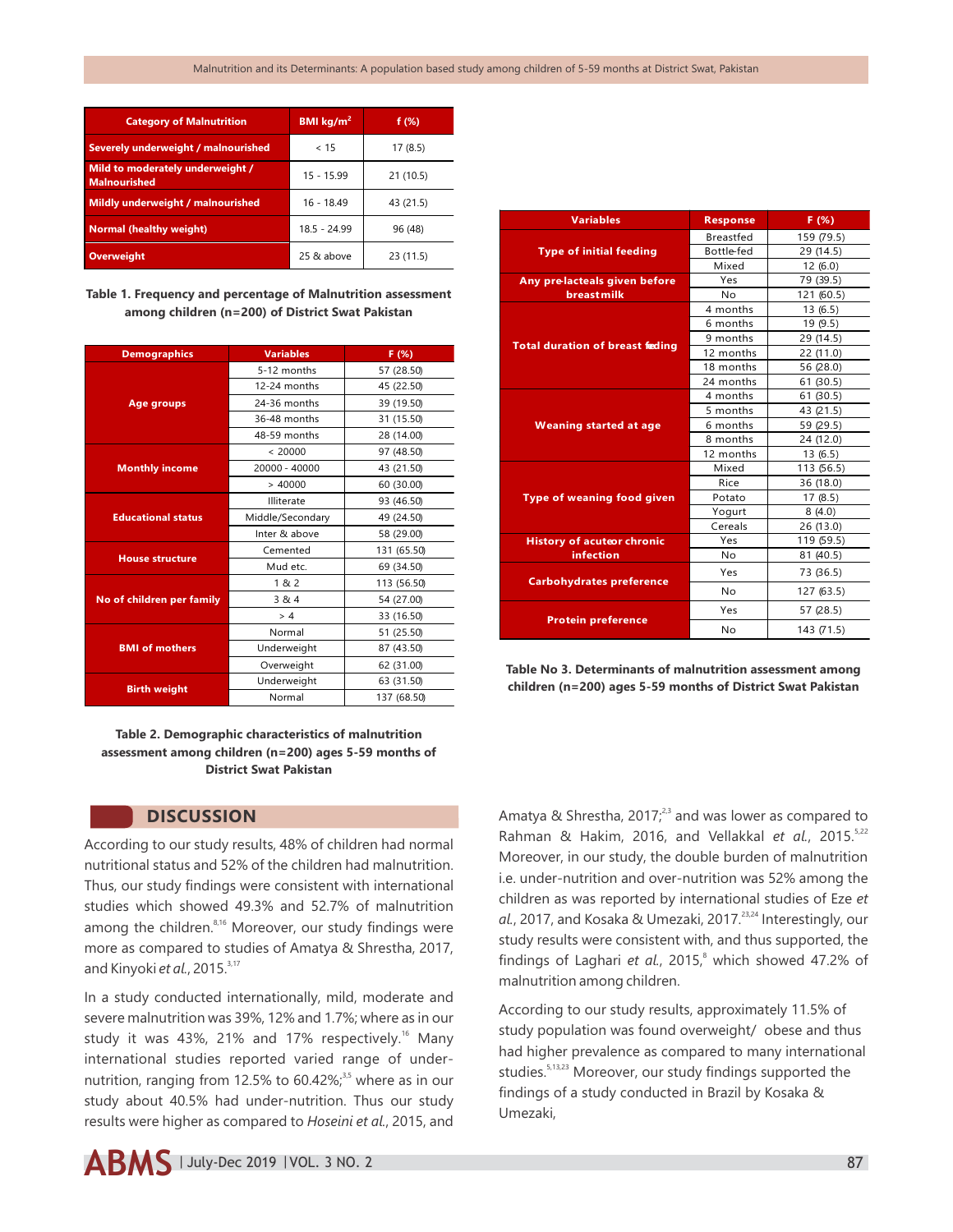published in British Journal of Nutrition, in 2017, which showed 9% overweight.<sup>24</sup>

Many international studies revealed strong association of malnutrition with acute and/or chronic infections, and showed prevalence of 61.5%, 66%, 54.5% and 43%;  $57,16,17$ while in our study, approximately 59.5% had history of acute and chronic infections. Thus, our study findings supported the results of Rahman & Hakim, 2016; and Mawa & Lawoko; in 2018;<sup>5, 7</sup> whereas our results showed higher prevalence as compared to Kapçı *et al.*, 2015; and Kinyoki *et al.*, study of 2015.<sup>16,17</sup> Moreover, in our study, 43.5% had 3 or more than 3 children and similar findings were revealed by international studies which showed strong relationship of family size with malnutrition among children.<sup>5,11,17</sup>

In our study, 48% had normal nutrition status as were found in international studies which showed 41% and 78.9% normal nutritional status among the studied population.<sup>13,23</sup> According to our results, only 25.5% had completed the breast feeding duration of 24 months and 23% were given 18 months of breastfeeding along with complementary feeding as was reported by Hosein *et al.*, 2015 and Aheto *et*  al. study of 2015;<sup>2,11</sup> which showed suboptimal and longer duration of breastfeeding.<sup>2,11</sup> Moreover, 85.5% of children were breastfed whereas in an international study 99.1% were found breastfed.<sup>14</sup>

In our study, 30.5%, 21.5% and 29.5% had correct time for starting complementary food at 4, 5 and 6 months respectively, as was reported by Teferi *et al.*, 2016,<sup>14</sup> which showed that 25.9% had started complementary feeding at 6 months.<sup>14</sup> Moreover, in our study, suboptimal weaning was found among 18% of children as was reported by an international study conducted by Mawa & Lawoko in 2018.<sup>7</sup>

Many international studies revealed strong relationship between mothers' BMI and their children<sup>7,9</sup> as was supported and confirmed by our study findings, with high prevalence of malnutrition among children (52%) showing that 25.5% of mothers had normal BMI whereas 74.5% of the mothers had either under-nutrition (43.5%) or overnutrition (31%).

In our study, 46.5% of mothers were illiterate, as was reported by many international studies, which found a strong relationship of malnutrition with maternal education.<sup>7, 21</sup> Moreover, in our study, approximately 48.5% had monthly income of less than PKR 20000, as was reported by a study published in American Journal of Health Research in 2018, which also revealed strong relationship of malnutrition and monthly income of families.<sup>7</sup>

In our study, 60.5% of mothers gave colostrum soon after birth and considered that breast milk be the first food given to newborn, whereas in a study conducted in Lahore revealed that 72% of the mothers were aware of importance of colostrum but was practiced very less by the mothers.<sup>25</sup> Moreover, in our study, approximately 39.5% of mothers gave pre-lacteal feeds that consisted of honey, Qahwa, tea etc. whereas according to Pakistan Demographic Health Survey (PDHS) of 2012-13, 75% of the babies were given pre-lacteal feed.<sup>26</sup> Furthermore, our study findings were consistent with a study conducted in Karachi, which reported 35%.<sup>27</sup>

In our study, the most common weaning foods found were Khitchree, rice, vegetables, bananas and mixed variety of home based weaning food items, whereas similar findings were revealed by different international studies conducted 28,29 by Khaliq *et al.*, 2017, and Maiti *et al.*, 2015.

## **CONCLUSION**

It was concluded that the prevalence of malnutrition was high among the children of ages 5-59 months. Malnutrition showed strong relationship with parent's education, monthly income, family size and BMI of mothers. Moreover, malnutrition also revealed relationship with breast feeding and weaning practices, and acute and chronic infections, therefore effective MCH services, parent's awareness along with proper growth and monitoring measures were needed to improve nutritional status of the community.

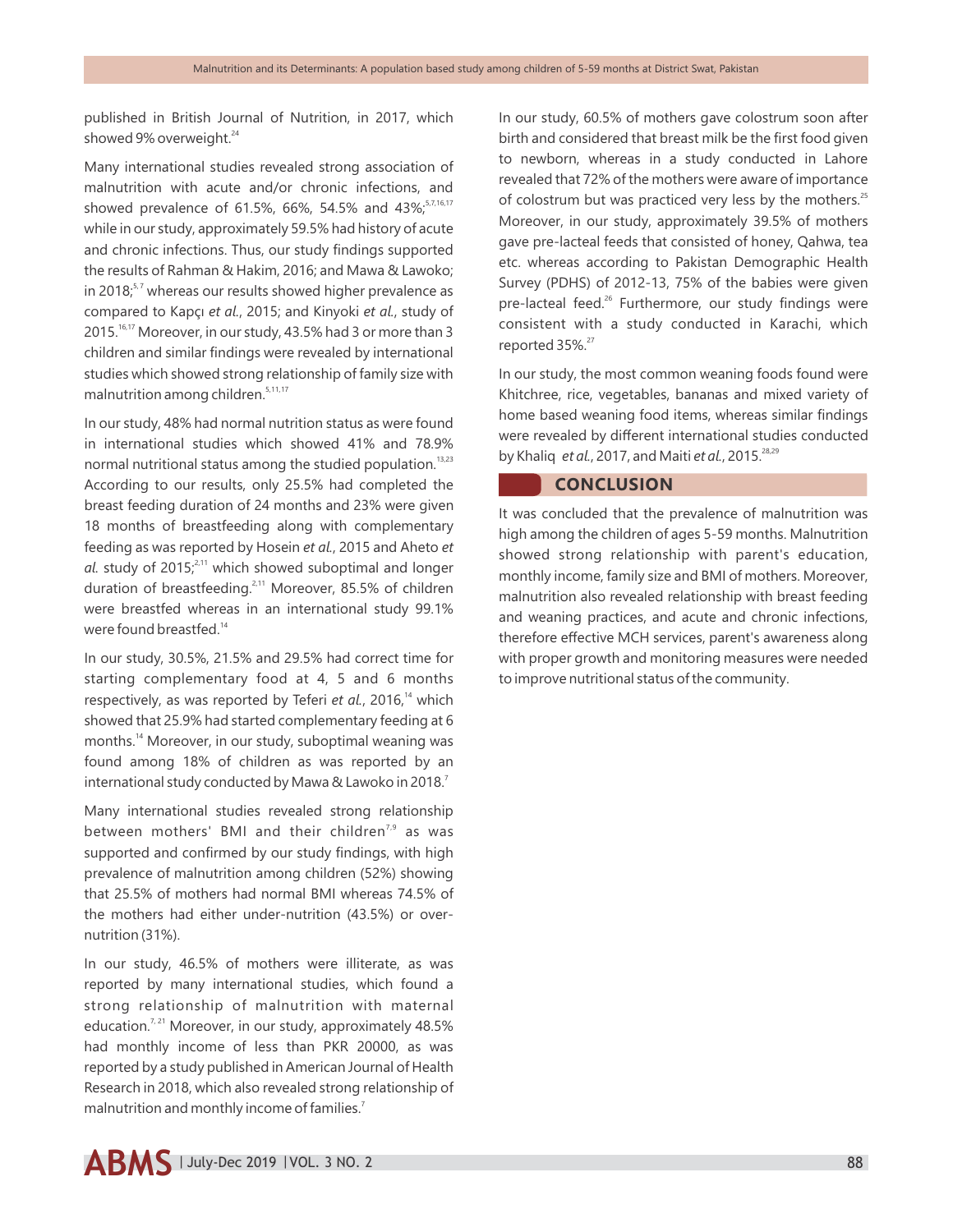## **REFRENCES**

- 1. Islam A, Biswas T. Chronic stunting among under-5 children in Bangladesh: A situation analysis. AdvPediatr Res. 2015 Apr 10; 2:18.
- 2. Hoseini BL, EmamiMoghadam Z, Saeidi M, RezaeiAskarieh M, Khademi G. Child malnutrition at different world regions in 1990-2013. International Journal of Pediatrics. 2015 Sep 1;3(5.1):921-32.
- 3. Amatya B, Shrestha N. Prevalence of Malnutrition in a Rural Residential Sanskrit School in Baglung, Nepal. Age (months). 2017 Jan 1;96(228):156-28.
- 4. Min J, Zhao Y, Slivka L, Wang Y. Double burden of diseases worldwide: coexistence of undernutrition and overnutrition-related non-communicable chronic diseases. Obesity reviews. 2018 Jan;19(1):49- 61.
- 5. Rahman A, Hakim MA. Malnutrition prevalence and health practices of homeless children: a crosssectional study in Bangladesh. Science Journal of Public Health. 2016;4(1-1):10-5.
- 6. UNICEF. Levels and trends in child malnutrition UNICEF-WHO-World Bank Group joint child malnutrition estimates: key findings of the 2015 edition. New York: UNICEF, WHO, World Bank Group. 2015.
- 7. Mawa R, Lawoko S. Malnutrition Among Children Under Five Years in Uganda. American Journal of Health Research. 2018 May 24;6(2):56-66.
- 8. Laghari ZA, Soomro AM, Tunio SA, Lashari K, Baloach FG, Baig NM, Bano S. Malnutrition among children under five years in district Sanghar, Sindh, Pakistan. Gomal Journal of Medical Sciences. 2015 Mar 31;13(1).
- 9. Abdulahi A, Shab-Bidar S, Rezaei S, Djafarian K. Nutritional status of under five children in Ethiopia: a systematic review and meta-analysis. Ethiopian journal of health sciences. 2017;27(2):175-88.
- 10. Hasan MT, SoaresMagalhaes RJ, Williams GM, Mamun AA. The role of maternal education in the 15-year trajectory of malnutrition in children under 5 years of age in Bangladesh. Maternal & child

nutrition. 2016 Oct;12(4):929-39.

- 11. Aheto JM, Keegan TJ, Taylor BM, Diggle PJ. Childhood Malnutrition and Its Determinants among Under-Five Children in Ghana. Paediatric and perinatal epidemiology. 2015 Nov;29(6):552-61.
- 12. World Health Organization. The double burden of malnutrition: policy brief. World Health Organization; 2016.
- 13. Pal D, Kanungo S, Bal B, Bhowmik K, Mahapatra T, Sarkar K. Malnutrition scenario among school children in Eastern-India–an epidemiological study. Epidemiology (Sunnyvale). 2016;6(228):2161-1165.
- 14. Teferi MB, Hassen HY, Kebede A, Adugnaw E, Gebrekrstos G. Prevalence of Stunting and Associated Factors among Children Aged 06–59 Months In Southwest Ethiopia: A Cross-Sectional Study. Journal of Nutritional Health and Food Science. 2016;2016:1-6.
- 15. Tzioumis E, Kay MC, Bentley ME, Adair LS. Prevalence and trends in the childhood dual burden of malnutrition in low-and middle-income countries, 1990–2012. Public health nutrition. 2016 Jun;19(8):1375-88.
- 16. Kapçı N, Akçam M, Koca T, Dereci S, Kapcı M. The nutritional status of hospitalized children: Has this subject been overlooked. Turk J Gastoenterol. 2015 Jul;26:351-5.
- 17. Kinyoki DK, Berkley JA, Moloney GM, Kandala NB, Noor AM. Predictors of the risk of malnutrition among children under the age of 5 years in Somalia. Public health nutrition. 2015 Dec;18(17):3125-33.
- 18. Wu L, Yang Z, Yin SA, Zhu M, Gao H. The relationship between socioeconomic development and malnutrition in children younger than 5 years in China during the period 1990 to 2010. Asia Pacific journal of clinical nutrition. 2015 Dec 1;24(4):665-73.
- 19. Million M, Diallo A, Raoult D. Gut microbiota and malnutrition. Microbial pathogenesis. 2017 May 1;106:127-38.